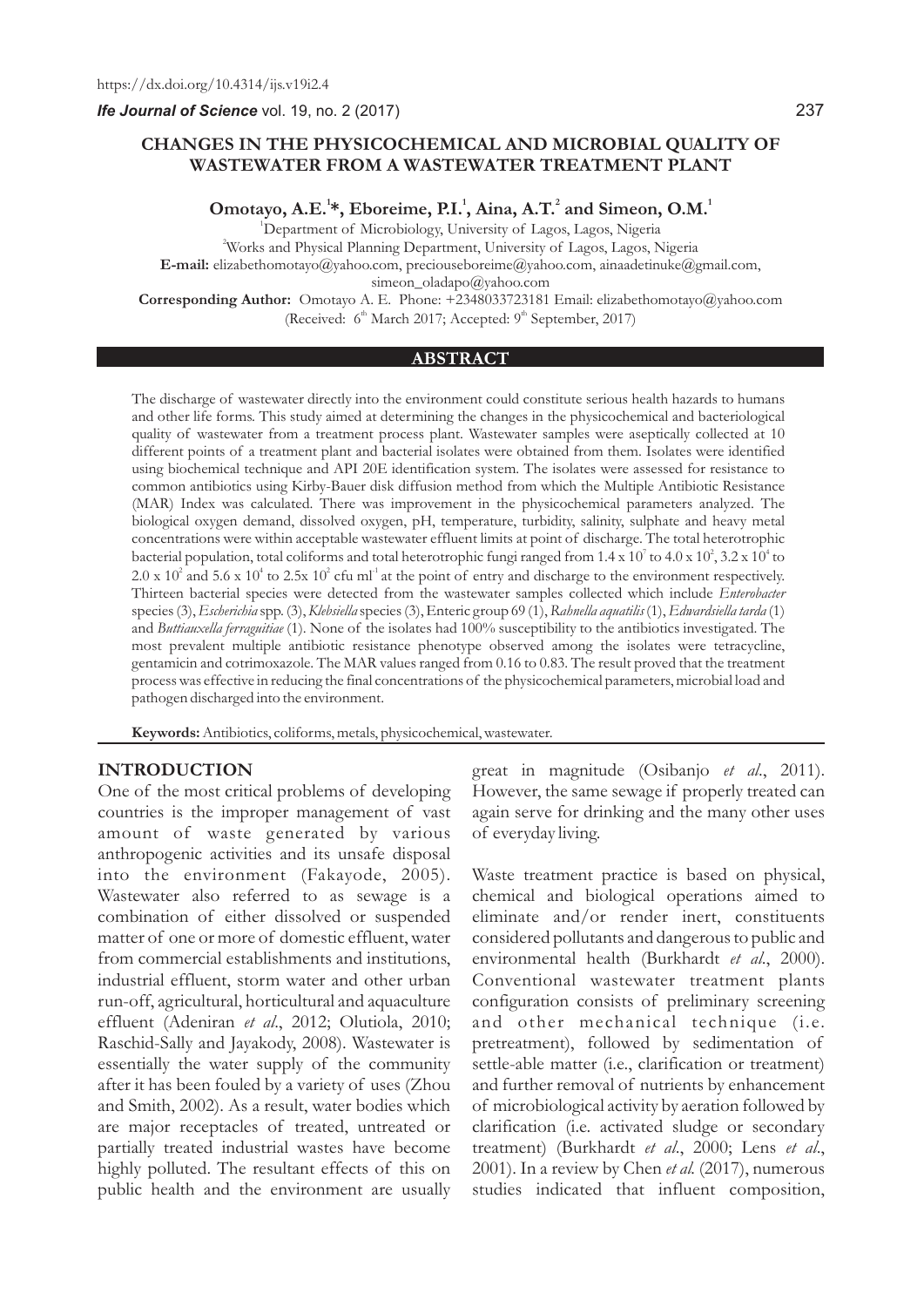process configuration, operating parameters and environment conditions are the main driving factors for microbial community structure changes in wastewater treatment systems. Depending on wastewater initial quality and final effluent destination, additional treatment (i.e. disinfection, tertiary and advanced) are applied to remove remaining suspended and dissolved materials (i.e. metals, synthetic organics, microbes) and achieve certain quality level (Asano and Levin, 1996). According to Badejo *et al.* (2011), domestic wastewater disposal into near-by rivers and streams in Nigeria, is a common phenomenon. Akpata and Ekundayo (1998) reported that 4.6 million people died from diarrhea and a sizeable number of casualties were experienced from ascariasis, guinea worm and trachoma due to deterioration of the water quality.

The occurrence and spread of antibiotic-resistant bacteria are pressing public health problems worldwide. Wastewater may represent significant reservoir for these organisms which could be disseminated in the environment. Therefore, the aim of this study was to assess the effectiveness of a wastewater treatment plant in the improvement of the physicochemical attributes and microbial quality of the discharged effluent.

### **MATERIALS AND METHODS Sample Source**

Water samples were collected from ten treatment points along a wastewater treatment plant used in the study of Adeniran *et al.* (2012) in Lagos, Nigeria between the hours of 8 and 9 am. The samples were collected in clean 2 liter containers each and labeled A-J with A as the influent, J as the final effluent and the others serially arranged in between. The samples were immediately transferred to the laboratory for analysis.

# **Physicochemical Analysis**

The physicochemical parameters were carried out as described by Ademoroti (1996). These include, biological oxygen demand (BOD), dissolved oxygen (DO), pH, temperature, turbidity, salinity, sulphate, phosphate, ammonia and appearance. Heavy metals (cadmium, copper, iron, lead, zinc, chromium, cobalt, nickel and silver) concentrations were determined using the Atomic Absorption Spectro-photometer (AAS). Metal

concentration in the test water was recorded in mg  $l^1$  (APHA, 1985).

# **Microbiological Analysis Total Heterotrophic Bacterial Population**

The total heterotrophic bacterial count was carried out on nutrient agar plate. Serial dilution of the water samples was carried out and aliquots of 0.1 ml were plated on solidified-dried medium. Seeded plates were incubated upside down for 48 hours at 37 °C and plates with distinct colonies greater than 30 and less than 300 were counted and recorded as cfu/ml.

## **Coliform Count**

Total coliform count was estimated by the Most Probable Number (MPN) technique using MacConkey (MAC) broth. Faecal coliforms were estimated using Eosin Methylene Blue (EMB) Agar prepared according to manufacturer's instructions. Seeded plates were incubated at 37 °C and 44 °C for about 48 h for coliforms and faecal coliforms respectively. The 5- tube (MPN) technique as described by Collee *et al*. (1989) was used to determine the total coliform counts. The result was interpreted using the five tubes MPN table and recorded as MPN/100 ml.

#### **Bacterial Identification Test**

The bacterial colonies obtained on MacConkey and EMB Agar were Gram-stained and identified using the Analytical Profile Index (API) kit 20 E and species were confirmed using ABIS ONLINE (www.tgw1916.net/bacteria \_logare.html) software.

#### **Antibiotics Sensitivity Test**

The antibiotics sensitivity test was carried out using Kirby-Bauer disk diffusion method on Muller-Hinton agar. The ABTEK negative sensitivity disc (gentamicin, 10 µg; nalidixic acid, 30 µg; streptomycin, 10 µg; tetracycline, 30 µg; cotrimoxazole, 25 µg; nitrofurantoin, 100 µg) used were aseptically placed on plates seeded with isolates adjusted to 0.5 Mac Farlands standard. After incubating for 18-24 hours, the zones of inhibition were interpreted as Resistance (R), Intermediate (I) and Susceptible (S) according to the criteria recommended by the Clinical and Laboratory Standards Institute (CLSI, 2012). The Multiple Antibiotics Resistance (MAR) index and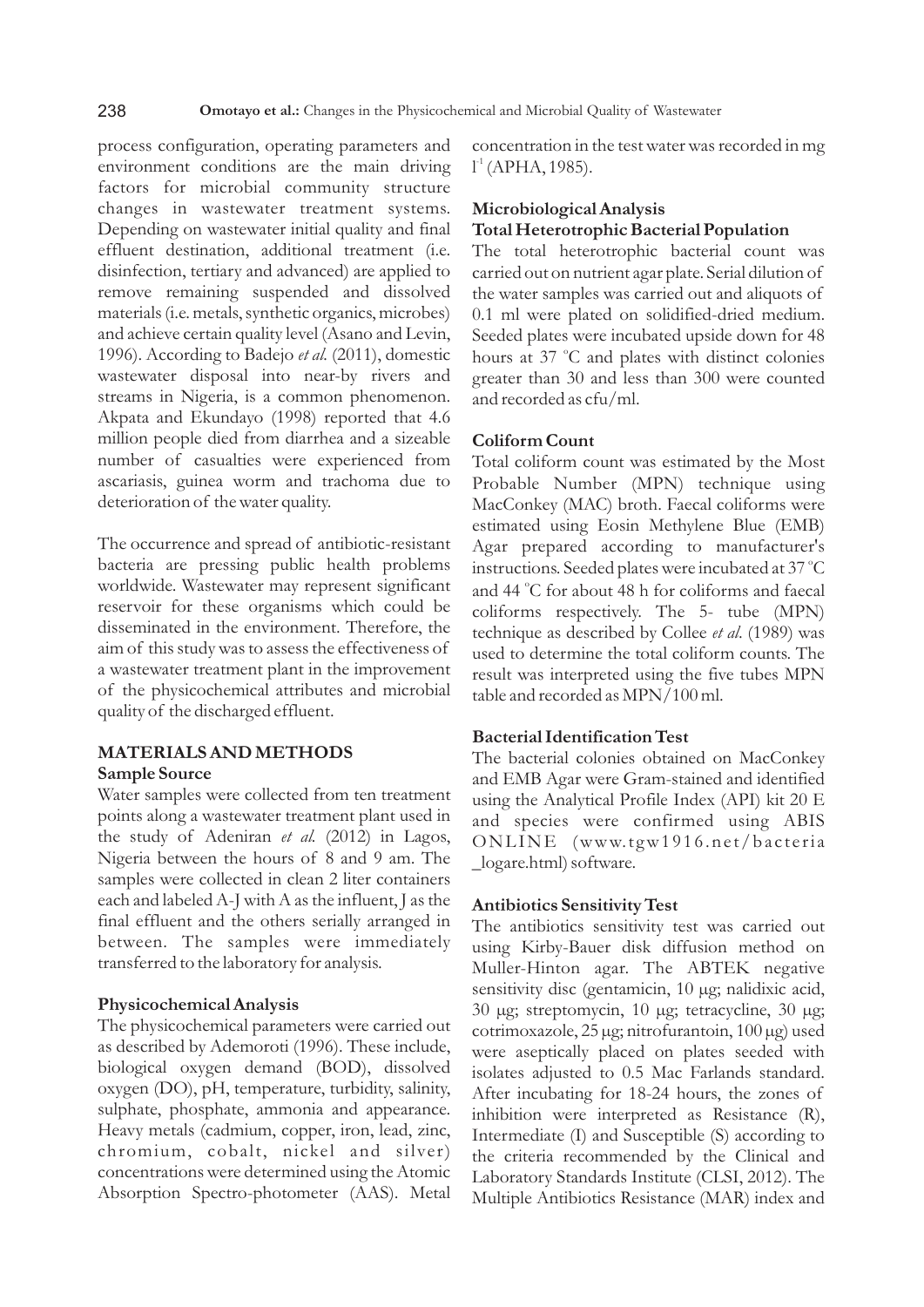%MAR were calculated for each isolate (Krumperman, 1983).

#### **STATISTICAL ANALYSIS**

The statistical tests were performed using the Prism computer software programme version 5.00 (GraphPad Software, San Diego, CA). Significant limits were set at  $P < 0.05$  confidence interval level.

# **RESULT**

The physicochemical properties of the freshly collected water samples are shown in table 1. The pH was observed to increase down the treatment line  $(A-I)$  and the final effluent  $(I, 7.58)$  was found to be within the Federal Environmental Protection Agency (FEPA) [now known as Federal Ministry of Environment (FME)] and World Health Organization (WHO) acceptable limit of 6.5-8.5. The conductivity decreased down the treatment line with sample A having a value of 1450 s  $cm<sup>-1</sup>$  and J, a value of 350 s  $cm<sup>-1</sup>$ . Total dissolved solid decreased down the treatment line with A having the highest value of 720 ppm and J with the lowest at 170 ppm. The final effluent (J) was within acceptable limits. Total suspended solids and total solids also decreased down the treatment line with sample A having the highest value of 256 ppm and 976 ppm respectively and sample J with lowest of 14 ppm and 184 ppm respectively. Both parameters, at the point of discharge (J) to the environment met the required standards. Nitrate and phosphate decreased down the treatment line with sample A having the highest value of 97.72 ppm and 213.5

ppm respectively and J with the lowest at 22.11 ppm and 5.87 ppm respectively. However, the final effluent (J) were slightly higher than the required standards (i.e., 2.11 ppm and 0.87 ppm more for nitrate and phosphate respectively). Biological Oxygen Demand (BOD) was within acceptable limit at point of discharge (J). Point A had the highest record of 84.14 ppm and point J had the lowest value of 3.00 ppm. Chemical Oxygen Demand (COD) had the highest value of 38.24 ppm at the influent point (A) and the lowest value of 2.00 ppm at point D and E respectively. The final effluent (J) met the required standard. The Dissolved Oxygen (DO) had the highest value (22.07 ppm) at point J, while it was not detected in sample A. The DO was more than the minimum required standard at the point of discharge (J). Total hardness was highest with sample G at a record of 10.00 ppm and lowest in sample J with 7.20 ppm. At the point of discharge (J), total hardness was within acceptable limit. Total alkalinity was highest in sample G having a value of  $10.00$  ppm  $CaCO$ , and lowest with sample B having a value of  $6.96$  ppm  $CaCO<sub>3</sub>$ . This parameter was within acceptable limit at point of discharge (J). Sulphate was detected at a level of 3.02 ppm in sample A and absent in the rest of the samples. The heavy metals analyzed were found to be within the FEPA recommended limits at the point of discharge of the effluent (Table 2). Between the influent and final effluent, there was a reduction of iron (53%), cobalt (63%), copper (75%), zinc (50%), lead (92%), nickel (60%) and chromium (90%).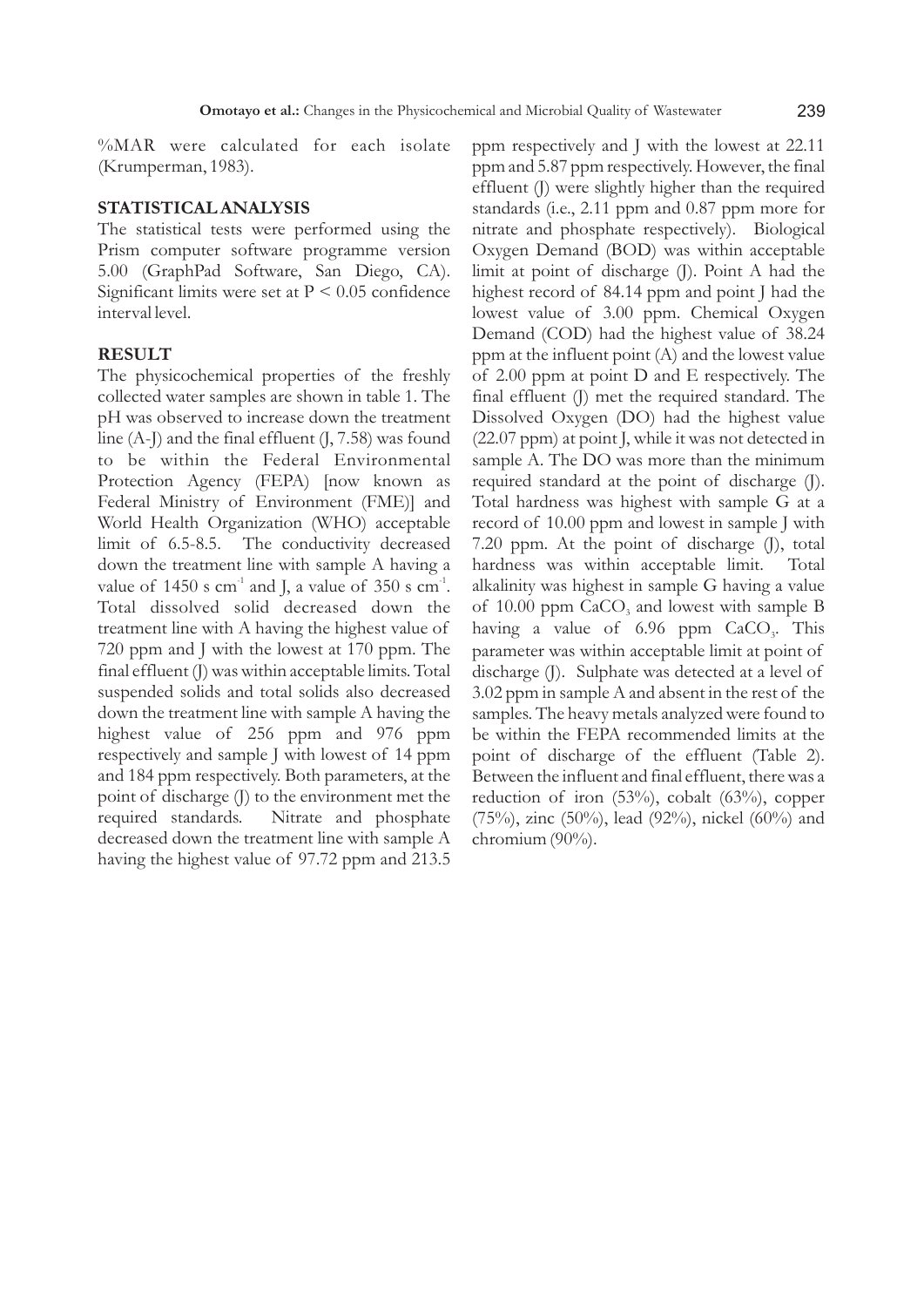| Parameters | Sampling Points |        |        |        |        |       |       |        | Limits |       |               |             |
|------------|-----------------|--------|--------|--------|--------|-------|-------|--------|--------|-------|---------------|-------------|
|            | A               | B      | С      | D      | Е      | F     | G     | Н      |        |       | <b>FEPA</b>   | <b>WHO</b>  |
| pH         | 6.98            | 6.95   | 7.07   | 7.12   | 7.27   | 7.21  | 8.08  | 7.78   | 7.62   | 7.58  | $6.5 - 8.5$   | $6.5 - 8.5$ |
| Cond.      | 1450            | 1060   | 1050   | 1070   | 1080   | 1060  | 640   | 920    | 960    | 350   | <b>NS</b>     | NS.         |
| <b>TDS</b> | 720             | 530    | 520    | 530    | 520    | 480   | 350   | 300    | 234    | 170   |               | 50          |
| <b>TSS</b> | 256             | 110    | 96     | 30     | 20     | 20    | 20    | 18     | 16     | 14    | $\leq 30$     | NIL         |
| TS         | 976             | 640    | 616    | 560    | 540    | 500   | 376   | 318    | 250    | 184   | <b>NS</b>     |             |
| Nitrate    | 97.72           | 91.47  | 70.06  | 73.63  | 91.92  | 46.98 | 26.84 | 106.17 | 21.12  | 22.11 | $\leq 20$     |             |
| Phosphate  | 213.5           | 133.78 | 121.62 | 114.32 | 112.97 | 57.87 | 30.40 | 44.53  | 48.80  | 5.87  | $\leqslant$ 5 |             |
| <b>BOD</b> | 84.14           | 69.88  | 60.85  | 4.82   | 5.43   | 4.00  | 3.80  | 3.90   | 3.50   | 3.00  | $\leq 30$     |             |
| $\rm{COD}$ | 38.24           | 20.00  | 4.00   | 2.00   | 2.00   | 10.00 | 20.10 | 15.00  | 18.05  | 20.00 | ≤ 80          |             |
| DO         | ND              | ND     | 0.12   | 0.41   | 3.89   | 9.64  | 13.82 | 16.26  | 18.87  | 22.07 |               |             |
| TH         | 7.6             | 8.4    | 8.0    | 8.2    | 8.4    | 11.2  | 10.0  | 10.8   | 10.0   | 7.2   | <b>NS</b>     |             |
| TA         | 7.52            | 6.96   | 7.52   | 8.00   | 8.00   | 7.84  | 10.00 | 9.76   | 9.12   | 8.88  | <b>NS</b>     |             |
| Sulphate   | 3.02            | ND     | ND     | ND     | ND     | ND    | ND    | ND     | ND     | ND    | $≤500$        | ND          |

**Table 1:** Physicochemical analysis of different treatment points (A-J) of a Wastewater treatment plant

Cond., Conductivity (s cm<sup>-1</sup>); TDS, Total Dissolve Solids (ppm); TSS, Total Suspended Solid (ppm); TS, Total Solids (ppm); BOD, Biochemical Oxygen demand (ppm); COD, Chemical Oxygen demand (ppm); TH, Total Hardness (ppm); TA, Total Alkalinity (ppm CaCO<sub>3</sub>); ND, Not Detected; DO, Dissolved Oxygen (ppm); Nitrate (ppm); Phosphate (ppm); NS, Not Stated; FEPA, Federal Environmental Protection Agency (1991); WHO,World Health Organization (2005a,b).

| Metals   | Sample A (Influent) | Sample J (Effluent) | FEPA Limit |  |  |
|----------|---------------------|---------------------|------------|--|--|
|          | (ppm)               | (ppm)               | (ppm)      |  |  |
| Iron     | 10.87               | 6.17                | $\leq 20$  |  |  |
| Cobalt   | 0.86                | 0.30                | $\leq 1$   |  |  |
| Copper   | 6.06                | 0.90                | $\leq 1$   |  |  |
| Zinc     | 0.82                | 0.41                | $\leq 1$   |  |  |
| Lead     | 0.18                | 0.01                | $\leq 1$   |  |  |
| Cadmium  | ND                  | ND                  | $\leq 1$   |  |  |
| Nickel   | 0.31                | 0.13                | $\leq 1$   |  |  |
| Chromium | 0.09                | 0.01                | $\leq 1$   |  |  |
| Silver   | 0.01                | 0.01                | $\leq 1$   |  |  |

**Table 2:** Heavy metals analyzed at various treatment points of a wastewater treatment plant

FEPA, Federal Environmental Protection Agency (1991); ND, Not Detected; ppm, Parts per million.



Figure 1: Microbial analysis of water samples (A-J) from a wastewater treatment plant. The acceptable level of faecal coliforms in effluents of treated wastewater used in agriculture is  $\leq$ 1000/100 ml (Blumenthal *et al.,* 2000).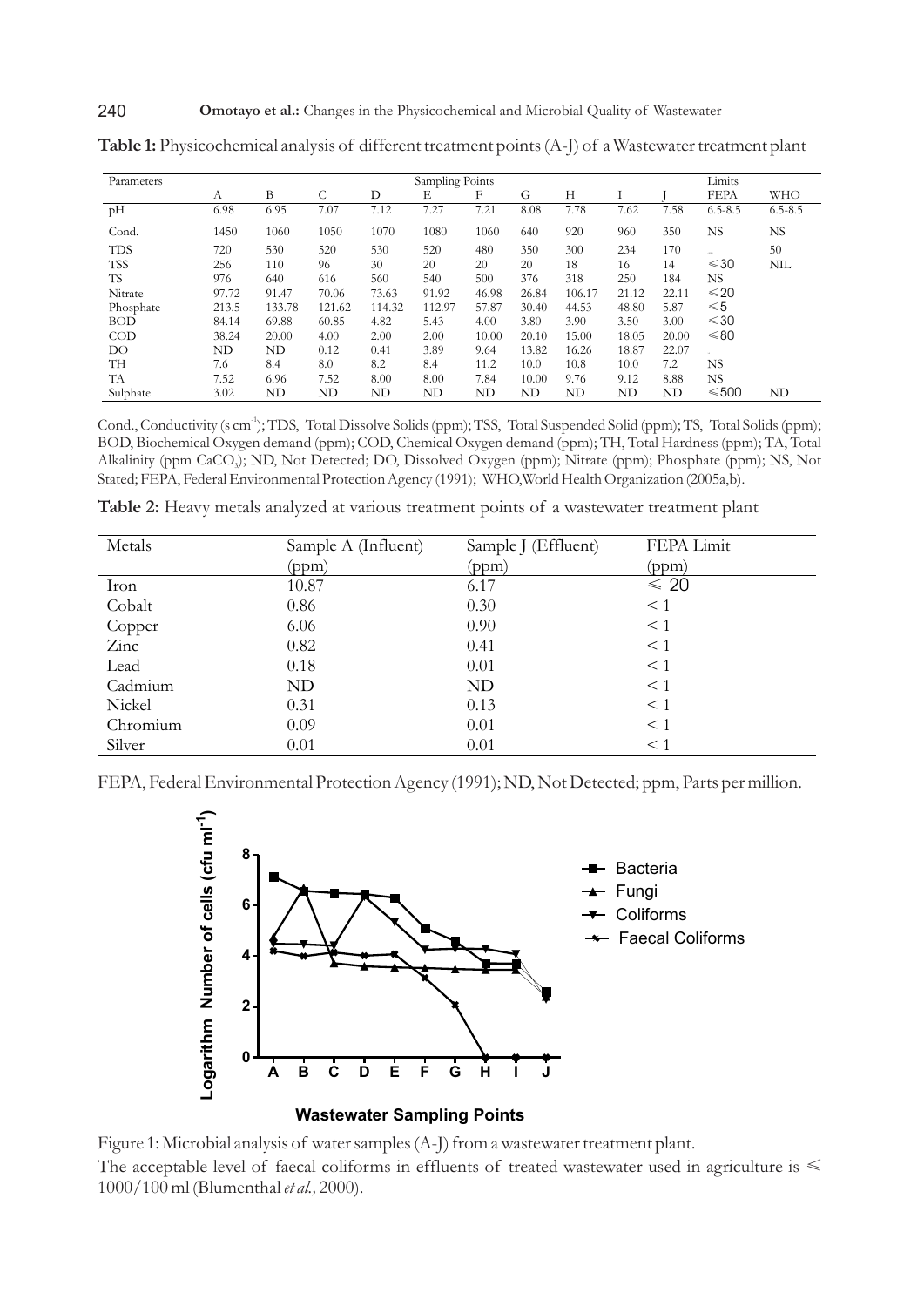| Sample points    | Number of changes observed in         | *Value from 5 tube MPN Table |  |  |  |
|------------------|---------------------------------------|------------------------------|--|--|--|
|                  | positive tubes of 0.1ml, 1ml and 10ml |                              |  |  |  |
| А                | 555                                   | $\geq 0.0$                   |  |  |  |
| B                | 554                                   | 1600                         |  |  |  |
|                  | 544                                   | 350                          |  |  |  |
| D                | 544                                   | 350                          |  |  |  |
| Е                | 542                                   | 220                          |  |  |  |
| $\boldsymbol{F}$ | 541                                   | 170                          |  |  |  |
| G                | 531                                   | 110                          |  |  |  |
| Н                | 4 3 1                                 | 33                           |  |  |  |
|                  | 4 1 1                                 | 21                           |  |  |  |
|                  | 410                                   | 017                          |  |  |  |

**Table 3:** The most probable number of coliforms from a wastewater treatment plant

\*, American Public Health Association (APHA, 1992)

The microbial analyses showed that the population densities decreased down the treatment line (Figure 1) and was within the acceptable faecal coliform effluent levels of  $\leq$ 1000/100 ml of treated wastewater used in agriculture (Blumenthal *et al.,* 2000). The total heterotrophic bacteria count in the influent (A) and effluent (J) wastewater from the treatment plant ranged from  $1.4 \times 10^{7}$  cfu ml<sup>-1</sup> to  $4.0 \times 10^{2}$  cfu  $ml<sup>-1</sup>$  respectively. The fungi count, coliforms and feacal coliforms were  $5.6 \times 10^4$  cfu ml<sup>-1</sup> -  $2.5 \times 10^2$ cfu ml<sup>-1</sup>,  $3.2 \times 10^4$  cfu ml<sup>-1</sup> -  $2.0 \times 10^2$  cfu ml<sup>-1</sup> and 1.6  $\ge 10^4$  cfu ml<sup>-1</sup> – 0.0  $\ge 10^0$  cfu ml<sup>-1</sup> at the points of entry (A) and discharge (J) respectively. Statistical analysis of variance ( $P < 0.05$ ) showed significant differences in the values of both the influent and effluents of bacteria, fungi, coliforms and faecal coliforms. The most probable number (MPN) for the presumptive total coliform count of the water samples ranged from 1600 MPN/100 ml in sample A to 017 MPN/100 ml in sample J (Table 3).

The bacterial colonies that developed on the MacConkey Agar and Eosin Methylene Blue Agar plates were identified as *Enterobacter cloacae, Enterobacter amnigenus, Enterobacter cancerogenus*, *Rahnella aquatilis, Edwardsiella tarda, Klebsiella pneumoniae subsp rhinosderomatis,Escherichia coli* strain

1*, Butttiauxella ferragutiae,* Enteric group 69, *Escherichia coli* strain 2*, Klebsiella oxytoca* strain 1, *Escherichia albertii* and *Klebsiella oxytoca* strain 2. The distribution of the coliforms at different sampling points along the treatment line is shown in table 4. At sampling point F, all the coliforms had disappeared except for *Butttiauxella ferragutiae* and *Klebsiella oxytoca* strain 1 that persisted in the effluent to be discharged.

The antibiotic sensitivity test of the isolates in table 5 showed that *Enterobacter cloacae*was resistant to gentamicin (GEN), cotrimoxazole (COT), streptomycin (STR), tetracycline (TET) and nitrofurantoin (NIT). *Rahnella aquatilis*, *Edwardsiella tarda*, *Escherichia coli*, *Buttiauxella ferragutiae*, were resistant to GEN, COT and TET, while *Enterobacter amnigenus* was resistant to GEN, COT, STR and TET. *Escherichia coli* strain 2 was resistant to COT and NIT. *Klebsiella oxytoca* and *Klebsiella oxytoca* strain 2 were resistant to GEN and TET and *Enterobacter cancerogenus* was resistant to GEN, COT and TET. None of the isolates had a 100% susceptibility to the antibiotics investigated, while all the isolates were resistant to tetracycline. The most prevalent multiple antibiotic resistance phenotype observed among the isolates was TET, GEN, COT. The MAR values ranged from 0.16 to 0.83 and 92% of the isolates had MAR> 0.2.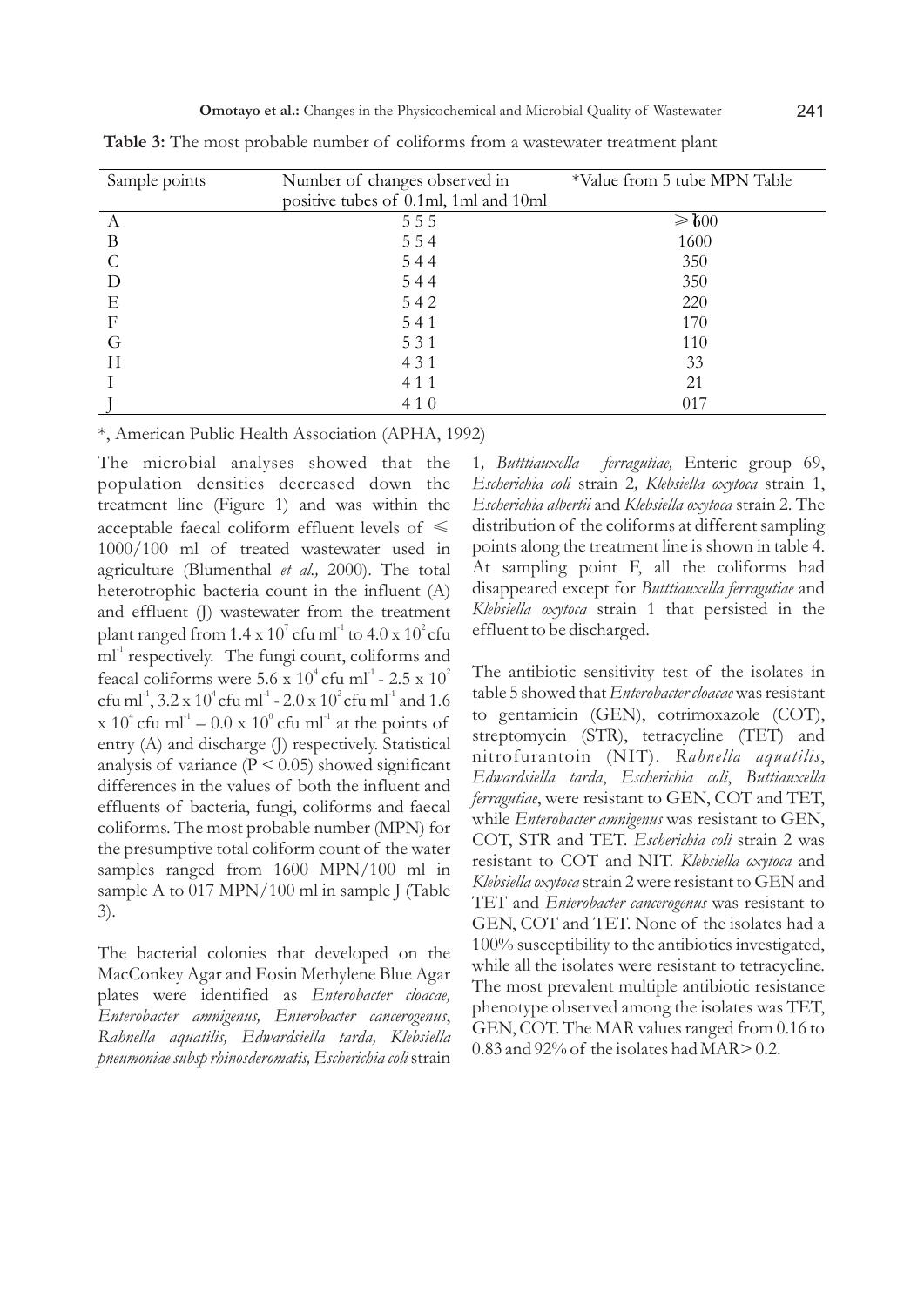#### 242 **Omotayo et al.:** Changes in the Physicochemical and Microbial Quality of Wastewater

| Isolates                                     | Sampling Points |        |        |        |      |   |        |   |  |  |
|----------------------------------------------|-----------------|--------|--------|--------|------|---|--------|---|--|--|
|                                              | Α               | В      |        |        | Е    | F | G      | Н |  |  |
| Enterobacter cloacae                         | $^{+}$          | $^{+}$ | $^{+}$ | $^{+}$ | $^+$ |   |        |   |  |  |
| Enterobacter amnigenus                       | $^+$            | $^{+}$ | $^+$   | $^{+}$ |      |   |        |   |  |  |
| Enterobacter cancerogenus                    | $^+$            | $^{+}$ | $^{+}$ | $^{+}$ |      |   |        |   |  |  |
| Rahnella aquatilis                           | $^+$            | $^{+}$ | $^{+}$ | $^{+}$ | $^+$ |   |        |   |  |  |
| Edwardsiella tarda                           | $^+$            | $^{+}$ | $+$    | $^{+}$ |      |   |        |   |  |  |
| Klebsiella pneumoniae subsp. rhinosderomatis | $^+$            | $^{+}$ | $^+$   | $^+$   |      |   |        |   |  |  |
| Escherichia coli strain1                     | $^+$            |        |        |        |      |   |        |   |  |  |
| Butttiauxella ferragutiae                    | $^{+}$          | $^{+}$ | $^{+}$ | $^{+}$ |      |   | $^{+}$ |   |  |  |
| Enteric group 69                             |                 | $^{+}$ |        |        |      |   |        |   |  |  |
| Escherichia coli strain 2                    | $^+$            | $^{+}$ | $^+$   | $^+$   | $^+$ |   |        |   |  |  |
| Klebsiella oxytoca strain 1                  |                 | $^{+}$ | $^{+}$ | $^{+}$ |      |   |        |   |  |  |
| Escherichia albertii                         |                 |        |        |        |      |   |        |   |  |  |
| Klebsiella oxytoca strain 2                  |                 |        |        |        |      |   |        |   |  |  |

**Table 4:** Distribution of isolates along a wastewater treatment line

+, Present; -, Not found

**Table 5:** Antibiotics sensitivity test of bacteria

| <b>Isolates</b>             | Antibiotics $(\mu g/ml)$             |               |               |               |               |             |            |                            |  |
|-----------------------------|--------------------------------------|---------------|---------------|---------------|---------------|-------------|------------|----------------------------|--|
|                             | *Diameter of zone of inhibition (mm) |               |               |               |               |             |            |                            |  |
|                             | <b>NAL</b>                           | <b>GEN</b>    | <b>COT</b>    | TET           | <b>STR</b>    | NIT         | <b>MAR</b> | <b>RESISTANT PHENOTYPE</b> |  |
|                             | $R \le 13$                           | $R \le 12$    | $R \le 10$    | $R \le 14$    | $R \le 11$    | $R \le 11$  | Index      |                            |  |
|                             | $I = 14-18$                          | $I = 13 - 14$ | $I = 11 - 15$ | $I = 15 - 18$ | $I = 12 - 14$ | $s \geq 11$ |            |                            |  |
|                             | $s \ge 19$                           | $s \ge 18$    | $S \ge 16$    | $s \ge 19$    | $S \ge 15$    |             |            |                            |  |
| Enterobacter cloaca         | 42(S)                                | 0(R)          | 0(R)          | O(R)          | 0(S)          | 0(S)        | 0.83       | GEN, COT, TET              |  |
| Enterobacter amnigenus      | 14(R)                                | 10(R)         | 0(R)          | O(R)          | 8(R)          | 16(S)       | 0.83       | NAL, GEN, COT, TET, STR    |  |
| Enterobacter cancerogenus   | 20(S)                                | 13(R)         | 0(R)          | 14(R)         | 18(S)         | 18(S)       | 0.50       | GEN, COT, TET              |  |
| Rahnella aquatilis          | 20(S)                                | 12(R)         | 0(R)          | 13(R)         | 20(S)         | 20(S)       | 0.50       | GEN, COT, TET              |  |
| Klebsiella pneuminiae       | 20(S)                                | 12(R)         | 18(S)         | O(R)          | 14(R)         | 18(S)       | 0.50       | GEN, TET, STR              |  |
| Escherichia coli strain 1   | 20(S)                                | 10(R)         | 0(R)          | O(R)          | 14(R)         | 18(S)       | 0.66       | GEN, COT, TET, STR         |  |
| Buttiauxella ferraguitiae   | O(R)                                 | 12(R)         | 9(R)          | O(R)          | 12(R)         | 17(S)       | 0.83       | NAL, GEN, COT, TET, STR    |  |
| Enteric group 69            | 25(S)                                | 19(S)         | 25(S)         | O(R)          | 15(S)         | 20(S)       | 0.16       | <b>TET</b>                 |  |
| Escherichia coli strain 2   | 20(S)                                | 16(S)         | 0(R)          | O(R)          | 20(S)         | 10(R)       | 0.20       | COT, TET, NIT              |  |
| Klebsiella oxytoca strain 1 | 20(S)                                | 10(R)         | 18(S)         | O(R)          | 15(S)         | 17(S)       | 0.33       | GEN, TET                   |  |
| Escherichia albertii        | 20(S)                                | 15(R)         | 25(S)         | 10(R)         | 20(S)         | 15(S)       | 0.33       | GEN, TET                   |  |
| Klebsiella oxytoca strain 2 | 16(R)                                | 9(R)          | 16(S)         | O(R)          | 12(R)         | 13(S)       | 0.66       | NAL, GEN, TET, STR         |  |
| Edwardsiella tarda          | 40(S)                                | O(R)          | 0(R)          | 0(R)          | 14(R)         | O(R)        | 0.83       | GEN, COT, TET, STR, NIT    |  |

S, Susceptible; R, Resistant; I, Intermediate; MAR Index, Multiple Antibiotics Resistance index; NAL, nalidixic acid (30 µg ml<sup>-1</sup>); GEN, gentamicin (10 µg ml<sup>-1</sup>); COT, cotrimoxazole (25 µg ml<sup>-1</sup>); TET, Tetracycline (30  $\mu$ g ml<sup>-1</sup>); STR, streptomycin (10  $\mu$ g ml<sup>-1</sup>); NIT, nitrofurantoin (100  $\mu$ g ml<sup>-1</sup>); \*, Clinical and Laboratory Standards Institute (CLSI, 2012).

#### **DISCUSSION**

The physicochemical and coliform result of the treated sewage effluent samples, when compared to the raw sewage samples revealed improved sewage quality. Sewage treatment using modern highly efficient compact system comprising aerobic processes, improve sewage quality and reduces its toxicity so that discharge to the environment will not pose any serious threat (Jowett, 1997). The pH of the sewage plant agrees with an earlier investigation of the same treatment plant by Longe and Ogundipe (2010) which varied between 7.1 and 9.0. According to van der Gast and Thompson (2005), microorganisms in wastewater treatment systems can grow over a wide range of pH (6 to 9) and the microbial community compositions are also remarkably affected by pH variation (Gao *et al.,* 2016). Similar results for TDS was obtained by Asia and Akporhonoe (2007) and Adeniran *et al*. (2012). The low levels of BOD and total suspended solids (TSS) were similar to earlier investigations by Adeniran *et al*. (2012). The higher the BOD value, the greater the pollution hazards (Beychok, 1971) and a TSS level of 80 mg/L results in adverse effect on macro invertebrates (Garie and McIntoch, 1986). The final effluent had a dissolved oxygen of 22.07 mg/L. The improvement noticed in the DO along the treatment line may be due to the reduction in organic matter contamination and simultaneous mixing of atmospheric oxygen (Prasad *et al*.,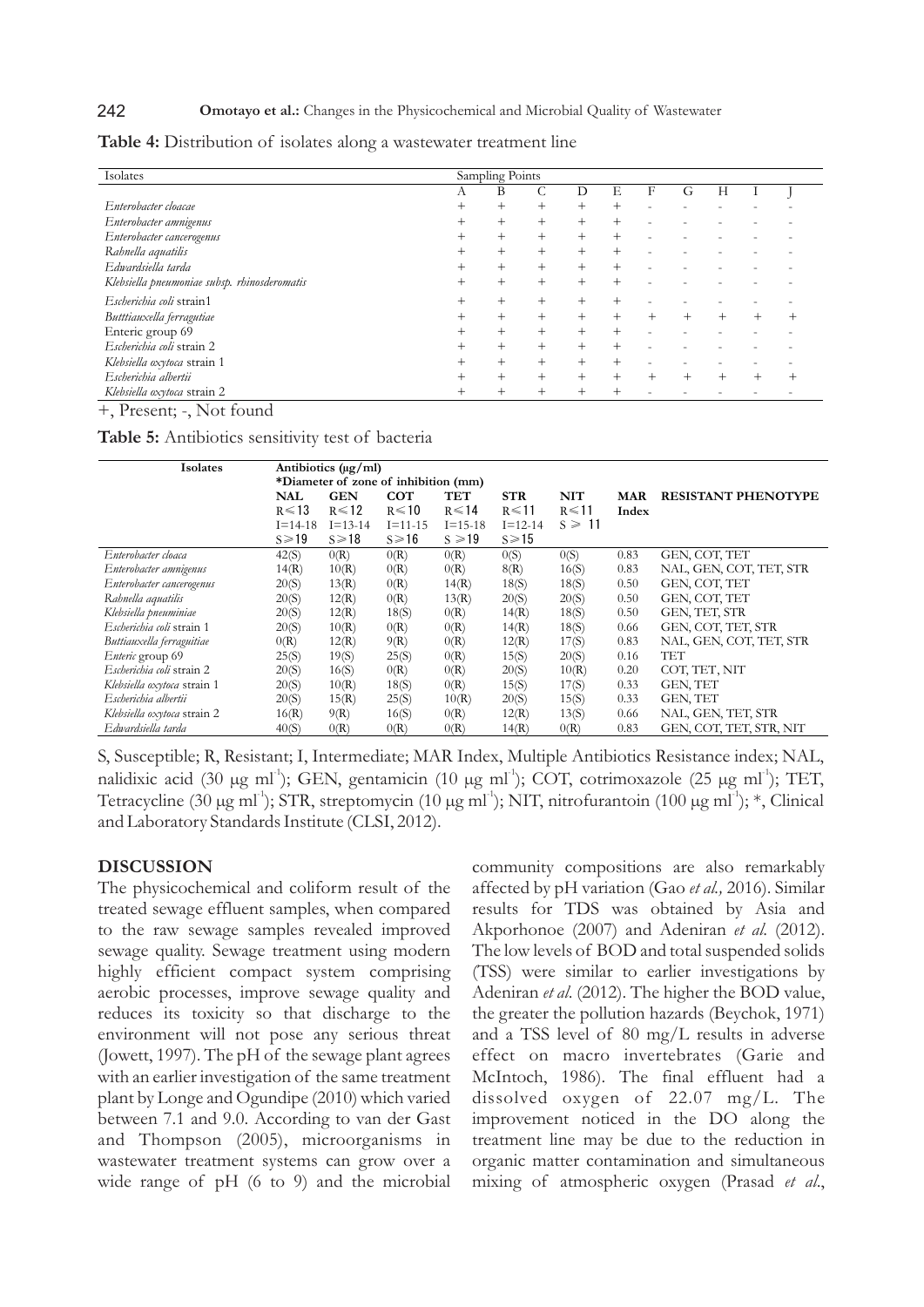2006). Also, the presence of free oxygen in water is an indication of the ability of that water to support life. Ademoroti, (1996) noted that healthy body of water should have a DO of at least 5.2 mg/L.

The removal efficiency for nitrate and phosphate stand at 78% and 97% respectively. Despite their reduction, the level of nitrate and phosphate in the final effluent exceeds the permissible FEPA limit. This calls for concern as discharge of effluent with high levels of nitrate and phosphate into water bodies leads to eutrophication (Rockström *et al*., 2009). A 100% removal of sulphate was observed from influent (3.02 mg/l) to effluent (not detected). The wastewater treatment plant was quite efficient in removal of sulphate. Although sulphate is classified as nontoxic, intake of water containing sulphate can lead to diarrhoea. Presence of sulphate in domestic water may be due to addition of detergents waste from washing (Sharma and Dubey, 2011).

The treatment plant was effective in the remediation of the analyzed heavy metals. The high difference in concentration of iron between influent and effluent might be due to its utilization by microorganism in metabolism. Presence of high concentrations of toxic heavy metals in wastewater directly leads to both contamination of receiving water bodies and deleterious impact on aquatic life (Moten and Rehman, 1998). Overall, the physicochemical results showed the high purification efficacy of the wastewater treatment plant.

The microbial analyses showed that the treatment plant was effective in reducing the microbial load of the wastewater and the results conformed to the acceptable faecal coliform effluent levels of  $\leq$ 1000/100 ml of treated wastewater used in agriculture (Blumenthal *et al.,* 2000). Inefficient treatment processes result in microorganisms being released with treated effluents in the aquatic environment (George *et al*., 2002). These contaminated effluents pose a health risk to humans and animals upon exposure to contaminated water.

There was a great reduction in the number of pathogens and multiple antibiotic-resistant bacteria that was discharged in the effluent water after treatment. The presence of antibioticresistant bacteria is of major concern in wastewater treatment plant, for it could serve as a source of dissemination of antibiotic resistance to the community and pose a potential threat to human and animal health as it gets into the food chain. Bacterial resistance to antibiotics and other antimicrobial agents pose increasing problem to the treatment of different infectious diseases (Samanta *et al*., 2012). Antibiotic resistance is also an economic burden on the healthcare system. Resistant infections not only cost more to treat, but also can prolong healthcare use (Frieden, 2010).

This study has shown the effectiveness of a wastewater treatment plant in the reduction of heavy metals, nitrate, phosphate, organic matter and pathogenic organisms that are present in wastewater discharged into the environment. The reductions in the concentrations of these parameters in treated wastewater will reduce environmental pollutions that may result in eutrophication of water bodies and the spread of pathogenic organisms in the environment. Although, there is also the possibility of discharge of antimicrobial-resistant organisms through sewage into the environment from treated wastewater processes.

#### **ACKNOWLEDGMENT**

We thank the Director of Works and Physical Planning, University of Lagos, Lagos, Nigeria for giving us permission to carry out this study at the University of Lagos wastewater treatment plant.

#### **REFERENCES**

- Ademoroti, C.M.A. 1996. *Environmental Chemistry and Toxicology*. Foludex Press Ltd., Ibadan, Nigeria, pp. 134-146.
- Adeniran, A.E., Aina, A.T., Oshunrinade, O.O. and Oyelowo, M.A. 2012. Assessment of The Efficiency of constructed wetland in domestic waste water treatment at the University of Lagos *Nigeria. J. Sust. Dev. Environ. Prot.* 2, 21-28.
- Akpata, T.V.I and Ekundayo, J.A. 1998. Fecal Pollution of the Lagos Lagoon. *Nig. J. Sci.*  12, 44-51.
- American Public Health Association (APHA)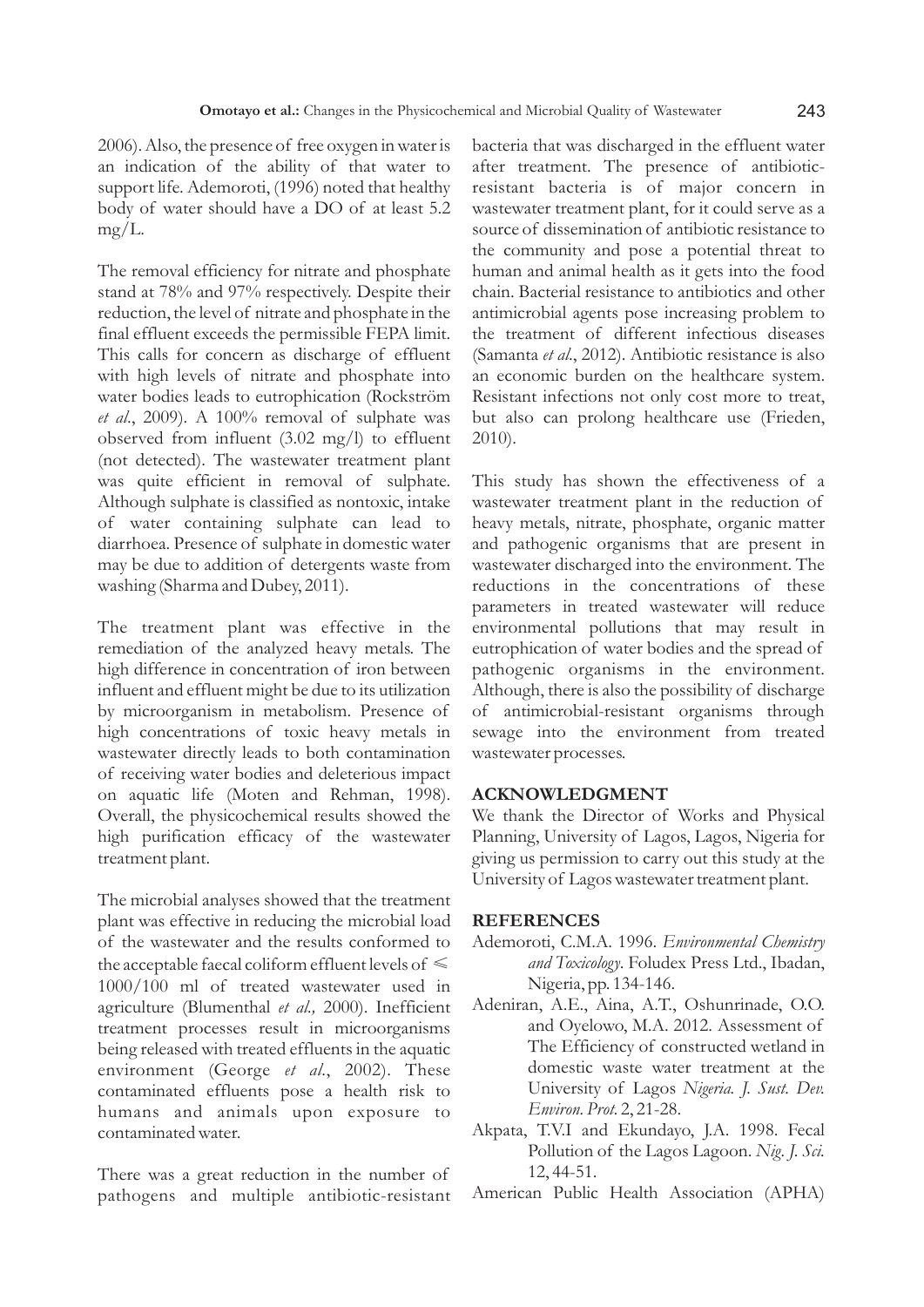1985. *Standard Methods for the Examination of Water and Wastewaters, 19th Edition*. Am. Public Health Assoc., Wash. DC. 1666pp.

- APHA 1992. Standard Methods for the Examination of Water and Wastewater. In: *American Public Health Association (APHA), American Water Works Association (AWWA) and Water Pollution Control Fed er a tion (WPCF), 18th ed ition.* Washington, D.C.
- Asano T. and Levine A. 1996. Wastewater reclamation, recycling and reuse: Past, present and future. *Water Sci. Tech.* 33, 10- 11.
- Asia, I.O. and Akporhonor, E.E. 2007. Characterization and physicochemical treatment of wastewater from rubber processing factory. *Int. J. Phy. Sci.* 2, 061- 067.
- Badejo, A.A., Coker A.O. and Sridhar, M.K.C. 2011. Tertiary hospital wastewater treatment using reed bed technology planted with V*etiveria nigritana* benth and P*hragmites karka* retz. *Proceedings of the Environmental Management Conference*, Federal University of Agriculture, Abeokuta, Nigeria, pp. 497
- Beychok, M.R. 1971. Performance of surfaceaerated basins. *Chem. Engng. Prog. Symp. Ser.* 67, 322-339.
- Blumenthal, U.J., Mara, D.D., Peasey, A., Ruiz-Palacios, G. and Stott, R. 2000. *Guidelines for the microbiological quality of treated wastewater used in agriculture: recommendations for revising WHO guidelines*. Environment and Health Bulletin of the World Health Organization, 78(9).
- Burkhardt, W. and Calci, K.R. 2000. Selective accumulation may account for shellfishassociated viral illness. *Appl. Environ. Microbiol.* 66, 1375–1378.
- Chen, Y., Lan, S., Wang, L., Dong, S., Zhou, H., Tan, Z. and Li, X. 2017. A review: Driving factors and regulation strategies of microbial community structure and dynamics in wastewater treatment systems. *Chemosphere* 10, 1016.
- Clinical and Laboratory Standards Institute (CLSI). 2012. *Performance standards for antimicrobial susceptibility testing; Twenty-Second Informational Supplement* 32(3),

M100-S22.

- Collee, J.G., Duguash, R.L., A.G.G. and Marimon, B.P. 1989. Mackie and McCartney Practical Microbiology (13<sup>th</sup> edition). Churchill Livingstone, pp. 234-238.
- Fakayode, S.O. 2005. Impact Assessment of Industrial effluent on water quality of the receiving Alaro River in Ibadan, Nigeria. *Ajeam-Ragee* 10, 1-13.
- Federal Environmental Protection Agency (FEPA), (1991). National Environmental Protection Regulations (Effluent Limitation) Regulations. S.1.8, Federal Republic of Nigeria Official Gazette, Lagos, 78pp.
- Frieden, T.R. 2010. Antibiotic Resistance and the Threat to Public Health. U.S. Department of Health and Human Services (HHS). http://www.hhs.gov/asl/testify/2010/0 4/t20100428b.html Accessed March 10, 2016.
- Gao, P., Xu, W.L., Sontag, P., Li, X., Xue, G., Liu, T. and Sun, W.M. 2016. Correlating microbial community compositions with environmental factors in activated sludge from four full-scale municipal wastewater treatment plants in Shanghai, China. *Appl. Microbiol. Biotech.* 100, 4663-4673.
- Garie, H.L., McIntosh, A. 1986. Distribution of benthic macroinvertebrates in a stream exposed to urban runoff. *J. Am. Water Resour. Assoc.*, 22(3), 447-455.
- George, I., Crop, P. and Servais, P. 2002. Fecal coliform removal in wastewater treatment plants studied by plate counts and enzymatic methods. *Water Res.* 36, 2607–2617.
- Jowett, E.C. 1997. Sewage and leachate wastewater treatment using the absorbent Waterloo biofilter. Site Characterization and Design of On-Site Septic Systems, ASTM Spec. Tech. Publ., STP 1324: 261-281.
- Krumperman, P.H. 1983. Multiple antibiotic resistance (MAR) indexing of *E. coli* to identify high risk sources of fecal contamination of foods. *Appl. Environ. Microbiol.* 46, 165-170.
- Lens, P., Zeeman, G. and Lettinga, G. 2001. Decentralised sanitation and reuse; concept systems and implementation. London, IWA Publishing.